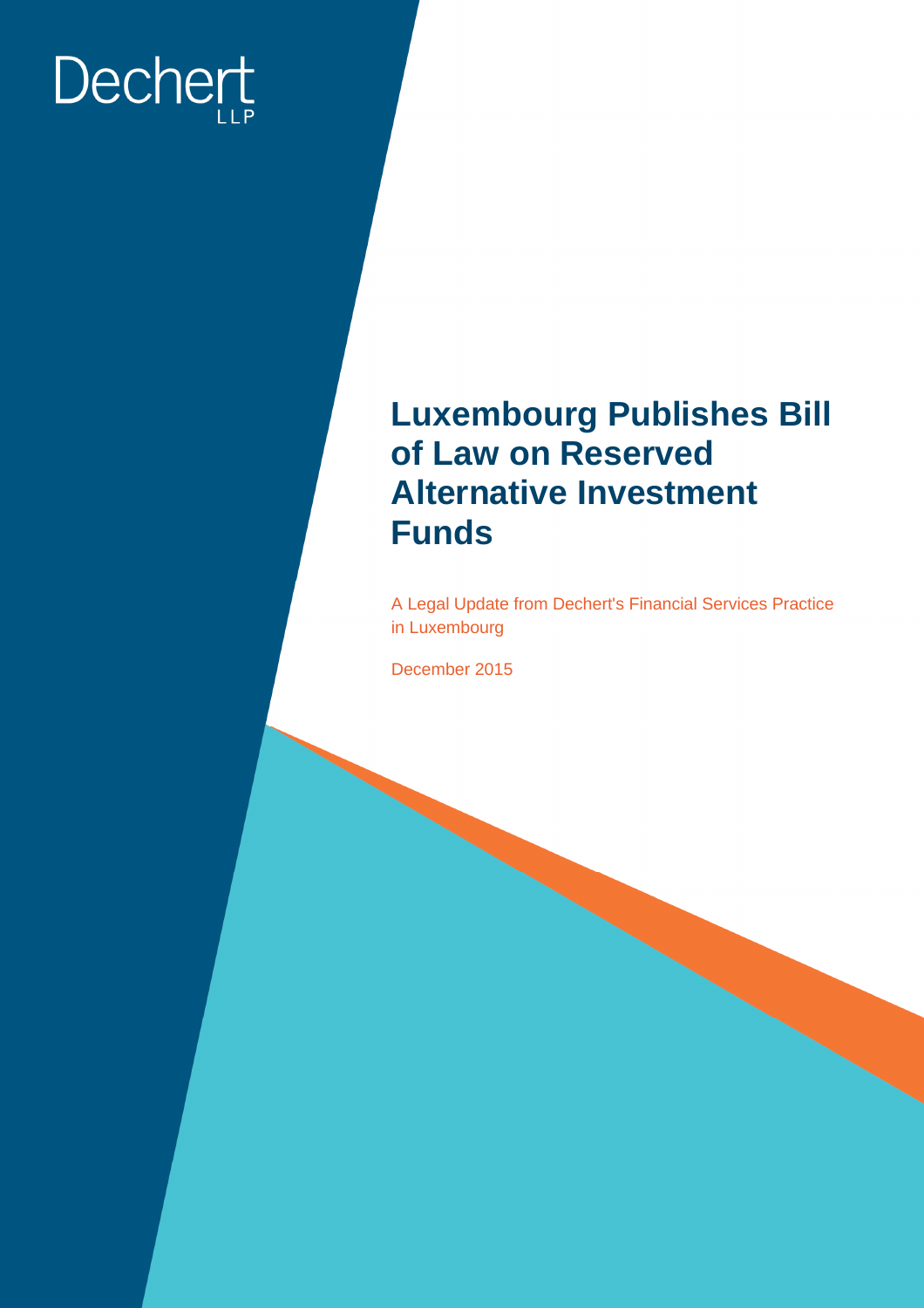# Dechert

### **Luxembourg Publishes Bill of Law on Reserved Alternative Investment Funds**

The Luxembourg Council of Government approved on 27 November 2015 the bill of law ("**Bill**") on reserved alternative investment funds ("**RAIF**"), a new form of Luxembourg alternative investment fund ("**AIF**"). The Bill was deposited with the Luxembourg parliament on 14 December 2015 and was published under number 6929 today.

In the post-AIFM[D](#page-8-0)<sup>i</sup> environment – where regulation is focused on the alternative investment fund manager ("**AIFM**") of the AIF and only indirectly imposes certain requirements upon the AIF itself – the Luxembourg Government is creating a fund vehicle with the advantages of specialized investment funds (*fonds d'investissement spécialisé* or "**SIF**") or investment companies in risk capital (*sociétés d'investissement d'investissement en capital à risque* or "**SICAR**") in terms of structuring (*e.g.*, ability to adopt a variable capital structure and to establish sub-funds) without being required to seek prior authorization by the Luxembourg supervisory authority, the *Commission de Surveillance du Secteur Financier* ("**CSSF**"). The Bill is largely inspired bythe Luxembourg SIF Law<sup>ii</sup> and the Luxembourg SICAR Law<sup>iii</sup>.

#### **Main features and conditions to be fulfilled by the RAIF**

#### *Obligation of an external AIFM*

TheRAIF is an undertaking for collective investment that always qualifies as an AIF<sup>iv</sup>. Unlike the SIF or the SICAR, the RAIF cannot be structured as a non-AIF $^{\vee}$ [.](#page-8-4)

The RAIF must always be managed by an external AIFM that does not seek exemption from the AIFMD under the sub-threshold regime of article 3(2) of the AIFMD<sup>vi</sup>[.](#page-8-5)

Although the RAIF will not be authorized by the CSSF, the AIFM must ensure that the AIF complies with the conditions set under the AIFMD. The RAIF is therefore indirectly regulated, as it is managed by an external AIFM that in turn must be authorized.

An AIFM must notify its supervisory authority once it starts to manage a RAIF.

#### *Eligible investments – risk spreading – concept of risk capital*

The RAIF can invest in any type of assets and follow any type of investment strategy.

The portfolio of the RAIF must be managed under the principle of risk spreading, unless the RAIF invests exclusively in risk capital.

The Bill simply refers to the requirement of risk spreading (as is the case in the SIF Law), but does not provide further guidance. The concept of risk capital in the Bill is taken from the SICAR Law, and provides that investment in risk capital means the direct or indirect contribution of assets to entities in expectation of their launch, development or listing on a stock exchange.

The governing body of the RAIF has the responsibility to assess the level of risk spreading deemed appropriate for the RAIF's portfolio, or, where applicable, whether the investments of the RAIF may qualify as risk capital. As a[s](#page-8-6)tarting point, references might be made to the current guidelines on risk spreading applicable to SIFs<sup>vii</sup> and on the concept of risk capital applicable for SICARs $^{\text{viii}}$ [.](#page-8-7)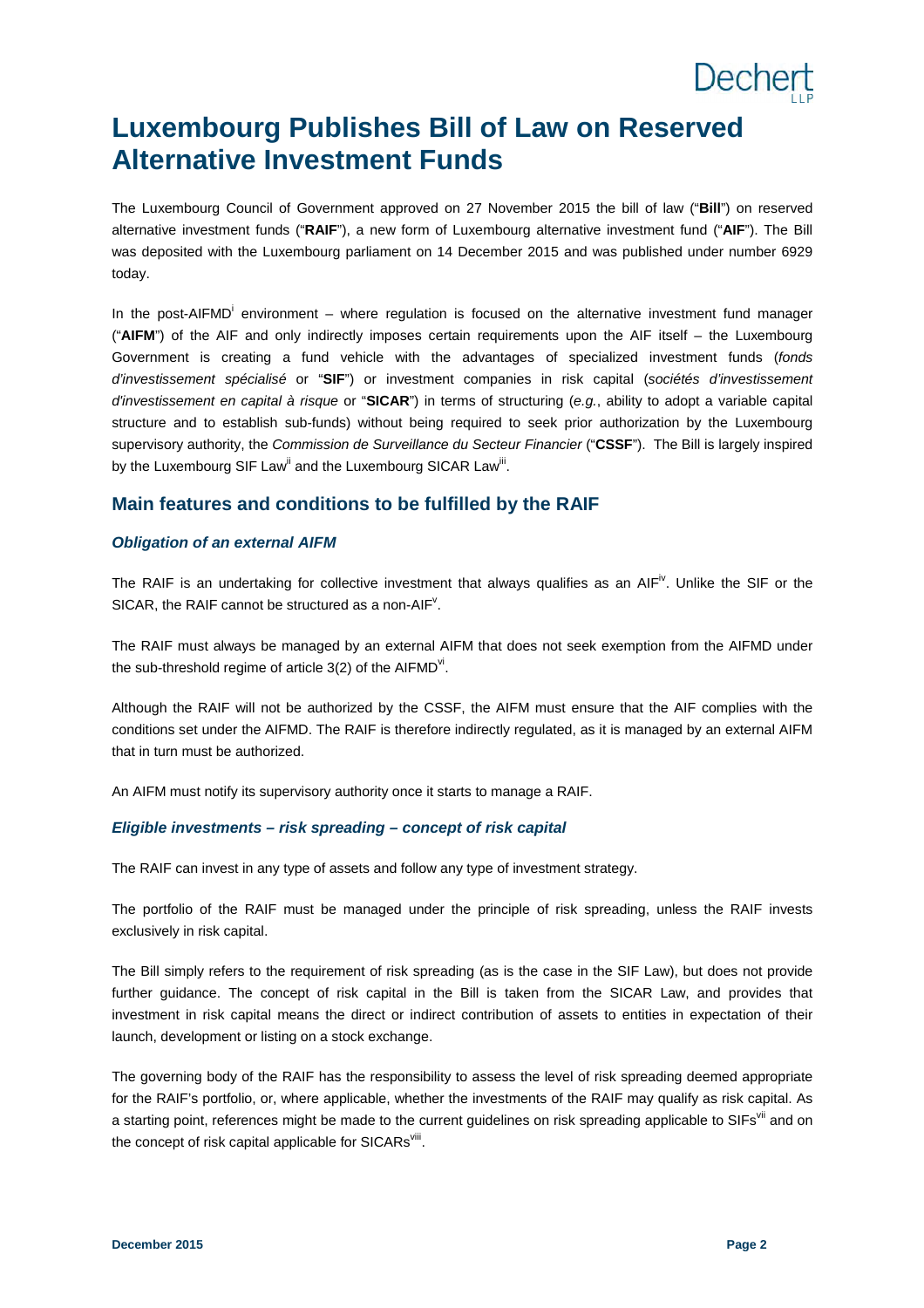

The question may be raised whether the RAIF may have as main object lending activities without falling into the scopeof article 28-4<sup>ix</sup> of the Luxembourg law of 5 April 1993 on the financial sector, as amended ("**Financial Sector Law**") as the Bill does not contemplate to amend the Financial Sector Law to explicitly exclude the RAIF from the scope of the Financial Sector Law as it is the case for the SIF or the SICAR.

#### **Management and administration of the RAIF**

Any authorized AIFM established in Luxembourg or another EU Member State can manage the RAIF. A non-EU AIFM will be permitted to manage a RAIF when the non-EU AIFM is authorized under the passport regime to manageand/or market an AIF in the  $EU^x$ .

The safe-keeping of the assets of the RAIF must be entrusted to a Luxembourg depositary, which can either be a Luxembourg credit institution or the Luxembourg branch of a credit institution established in another EU Member State. If the RAIF invests mainly in non-financial instruments, is not leveraged and does not grant any redemption rights to its investors during a period of five years after the first investment has been made, the depositary can also be a depositary of assets other than financial instruments, under article 26-1 of the Financial Sector Law.

The administration of the RAIF must be conducted in Luxembourg. As an undertaking for collective investment, the administration and register-keeping of a RAIF can only be entrusted to an administrative agent<sup>[xi](#page-8-10)</sup> and registrar<sup>[xii](#page-8-11)</sup> authorized by the CSSF under the Financial Sector Law.

The RAIF must establish an annual report, which is made available to the investors within six months after the closing of the accounting year. The annual report must be reviewed by a Luxembourg statutory auditor (*réviseur d'entreprises agréé*). Separate annual reports may be established on a sub-fund basis, provided consolidated information on all sub-funds is also contained in these annual reports.

#### **Structures available to the RAIF**

The RAIF can be structured as: (i) a common fund (*fonds commun de placement* or "**FCP**"), which is a contractual co-ownership scheme without legal personality; (ii) an investment company with variable capital (*société d'investissement à capital variable* or "**SICAV**") whose capital is automatically adjusted to its net asset value ("NAV"); or (iii) in a form other than FCP or SICAV in which case the capital of the RAIF is generally fixed.

The RAIF in the form of an FCP must always be managed by a Luxembourg management company. This management company can be a Luxembourg AIFM $^{\text{xiii}}$ [.](#page-8-12) If the Luxembourg management company $^{\text{xiv}}$  $^{\text{xiv}}$  $^{\text{xiv}}$  is not authorized as a Luxembourg AIFM, it must appoint an AIFM either in Luxembourg or in another EU Member State.

In the case of a SICAV, the RAIF can be formed as a public limited liability company (*société anonyme* or "**SA**"), private limited liability company (*société à responsabilité limitée* or "**Sàrl**"), corporate partnership limited by shares (*société en commandite par actions* or "**SCA**"), common limited partnership (*société en commandite simple* or "**SCS**"), special limited partnership (*société en commandite spéciale* or "**SCSp**") or cooperative company formed as a public limited liability company (*société cooperative sous forme de société anonyme* or "**SCoSA**").

The RAIF can be structured as an umbrella fund with one or more sub-funds, where the assets and liabilities of each sub-fund are segregated from the assets and liabilities of other sub-funds, unless otherwise stated in the constitutive documents of the RAIF. The Bill also permits cross-investment between sub-funds.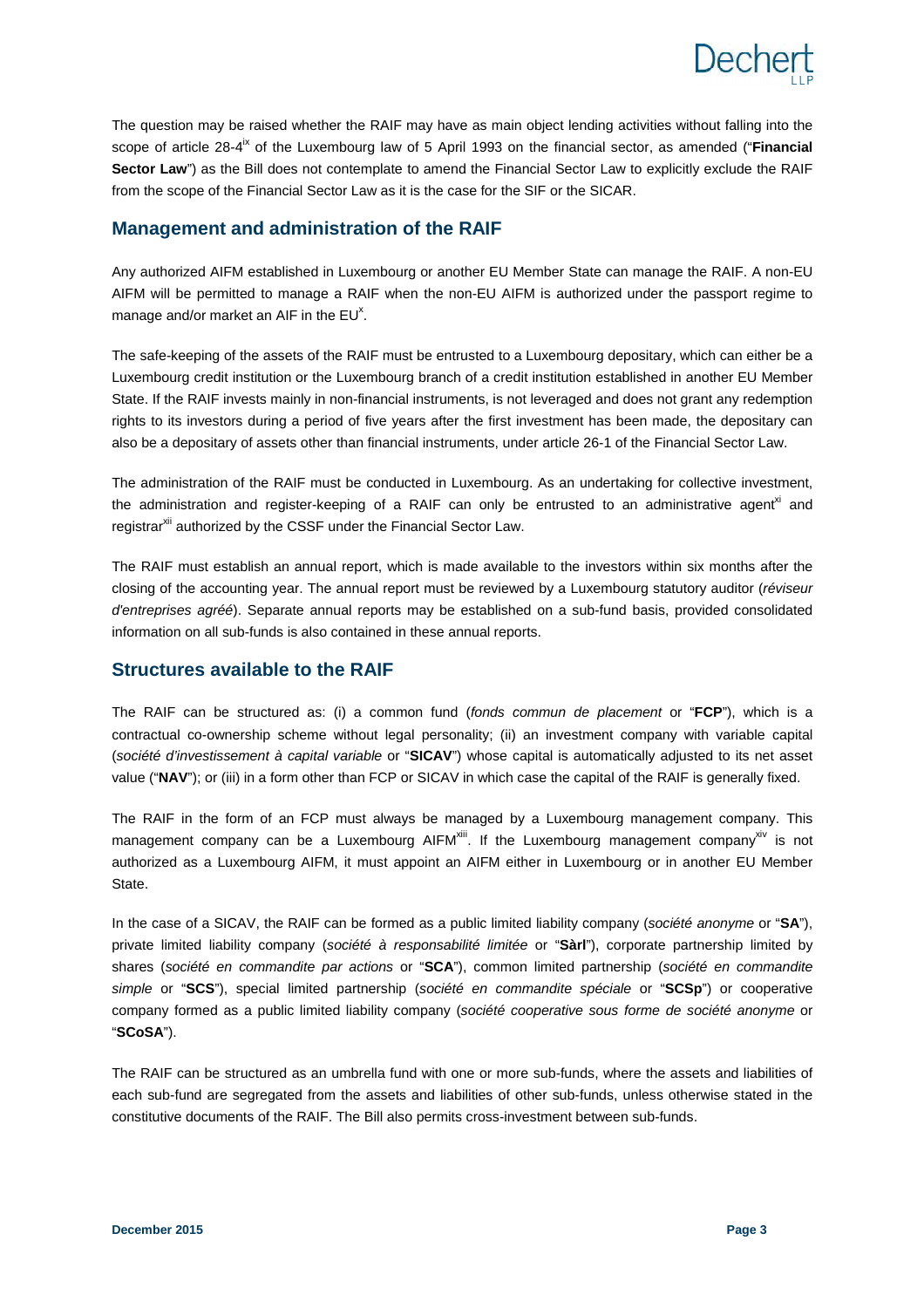#### **Creation of the RAIF**

Based on the Bill, the creation of the RAIF must be acknowledged by notarial deed. Within ten days of its creation, a confirmation (which must contained the identity of the AIFM of the RAIF) will be deposited with the Luxembourg trade and companies' register and published in the Luxembourg official gazette.

RAIFs must be registered on a publicly available list maintained by the Luxembourg trade and companies' register.

#### **Eligible investors – marketing of the RAIF**

Only well-informed investors will be admitted to the RAIF. The definition of well-informed investor is taken from the SIF Law and the SICAR Law, which distinguish among three types of investors: (i) institutional investors (as defined by the administrative practice of the CSSF); (ii) Professional Investors<sup>[xv](#page-8-14)</sup>; and (iii) well-informed investors – this category refers to any investor who is neither an institutional investor nor a Professional Investor, and who invests or commits to invest at least EUR 125,000 in the RAIF and confirms in writing to maintain the status of a well-informed investor. In instances where an investor who is neither an institutional investor nor a Professional Investor wishes to invest less than EUR 125,000 in the RAIF, such investor's experience and knowledge to adequately appraise the investment in the RAIF must be certified pursuant to an assessment by: a credit institution (within the meaning of Directive 2006/48/EC); an investment firm (within the meaning of Directive 2004/39/EC); or a management company (within the meaning of Directive 2009/65/EC).

As a RAIF is required to appoint an authorized AIFM, the RAIF can be marketed to Professional Investors in the various EU Member States under the passport regime, in accordance with the notification process established under the AIFMD.

A RAIF must establish an issuing document that contains all information necessary for investors to assess their participation in the RAIF. To avoid any confusion with a SIF or a SICAR (whose issuing documents are filed with the CSSF), the cover page of the RAIF's issuing document must clearly indicate that the RAIF is not subject to the supervision of the CSSF. Important information in the issuing document must be kept up-to-date before new investors are admitted to the RAIF. Separate issuing documents may be established on a sub-fund by sub-fund level, provided that the issuing document of a relevant sub-fund discloses that there are other sub-funds.

Although marketing under the passport regime of the AIFMD is limited to Professional Investors, well-informed investors who do not qualify as Professional Investors are permitted under the Bill to invest in the RAIF.

#### **Tax regimes**

As with the SIF, the RAIF is subject to an annual subscription tax (*taxe d'abonnement*) of 0.01% unless it invests exclusively in risk capital. The RAIF is exempted from the subscription tax on, among other items, investments in other Luxembourg undertakings for collective investment subject to the subscription tax. A RAIF whose investment objective is to invest in money market instruments and bank deposits or microfinance, or whose units or interests are held by institutions for occupational retirement or by similar institutions, is also exempted from the subscription tax.

Where the constitutive documents of a RAIF exclusively limits investment in risk capital, income generated from securities or capital gains is exempted. In such a case, the tax regime of the RAIF is thus comparable to that of the SICAR.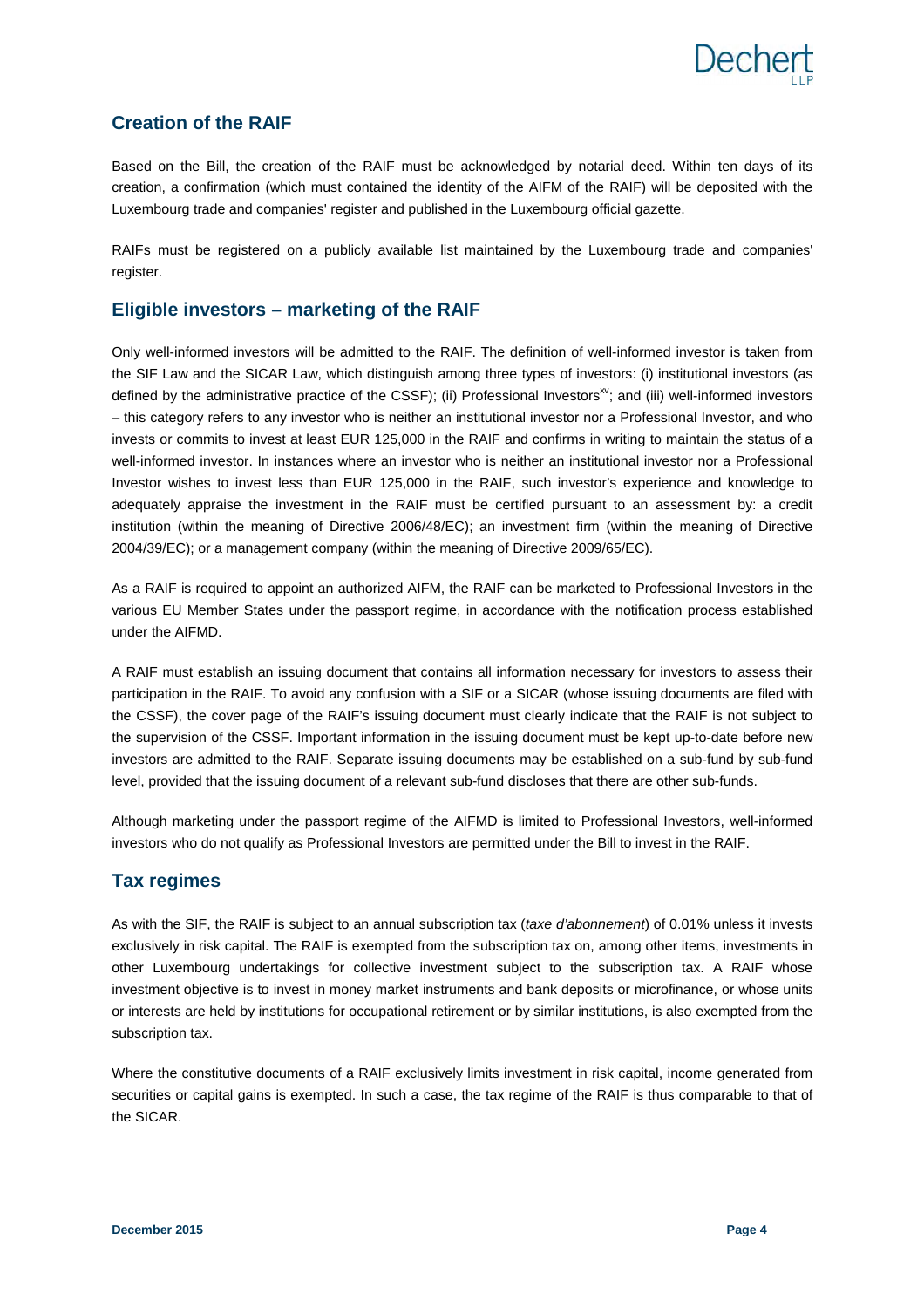The applicable tax regime must be determined for the RAIF as a whole – the Bill does not enable that a relevant sub-fund is subject to the subscription tax whilst another sub-fund is subject to a tax regime comparable to SICARs.

#### **Comparison of the RAIF to other Luxembourg regulated and unregulated AIFs**

|                                                               | <b>Luxembourg</b><br>ordinary<br>company                                                                                                                                                      | Part II UCI <sup>xvi</sup>                                                                                                            | <b>SIF</b>                                                                                                                                        | <b>SICAR</b>                                                                                                                                         | <b>RAIF</b>                                                        |  |
|---------------------------------------------------------------|-----------------------------------------------------------------------------------------------------------------------------------------------------------------------------------------------|---------------------------------------------------------------------------------------------------------------------------------------|---------------------------------------------------------------------------------------------------------------------------------------------------|------------------------------------------------------------------------------------------------------------------------------------------------------|--------------------------------------------------------------------|--|
| Qualification under the AIFMD - Supervision - Regulation      |                                                                                                                                                                                               |                                                                                                                                       |                                                                                                                                                   |                                                                                                                                                      |                                                                    |  |
| Qualification<br>as an AIF                                    | Generally, an<br>ordinary<br>company is a<br>non-AIF<br>unless its<br>activities fall<br>within the<br>scope of<br>article $1(39)$ of<br>the AIFM Law.                                        | Always an AIF.                                                                                                                        | In principle, an<br>AIF unless the<br>SIF does not<br>raise capital<br>from investors.                                                            | In principle, an<br>AIF unless the<br>SICAR does<br>not raise<br>capital from<br>investors.                                                          | Always an AIF.                                                     |  |
| Exemption<br>from the<br>AIFMD under<br>the Lighter<br>Regime | Possible.                                                                                                                                                                                     | Possible.                                                                                                                             | Possible.                                                                                                                                         | Possible.                                                                                                                                            | Not possible.                                                      |  |
| Appointment<br>of an external<br>authorized<br><b>AIFM</b>    | Required if the<br>company is an<br>AIF that is not<br>internally<br>managed and<br>whose assets<br>under<br>management<br>("AUM") are<br>above the<br>threshold of<br>the Lighter<br>Regime. | Required if the<br>Part II UCI is not<br>internally<br>managed and its<br>AUM are above<br>the threshold of<br>the Lighter<br>Regime. | Required if the<br>SIF is an AIF<br>that is not<br>internally<br>managed and<br>whose AUM are<br>above the<br>threshold of the<br>Lighter Regime. | Required if the<br>SIF is an AIF<br>that is not<br>internally<br>managed and<br>whose AUM<br>are above the<br>threshold of<br>the Lighter<br>Regime. | Always<br>required.                                                |  |
| Authorization<br>and<br>supervision by<br>the CSSF            | No.                                                                                                                                                                                           | Yes.                                                                                                                                  | Yes.                                                                                                                                              | Yes.                                                                                                                                                 | No.                                                                |  |
| <b>Risk</b><br>spreading<br>requirement                       | No.                                                                                                                                                                                           | Yes.                                                                                                                                  | Yes.                                                                                                                                              | No.                                                                                                                                                  | Yes, unless<br>investments<br>are made in<br>risk capital<br>only. |  |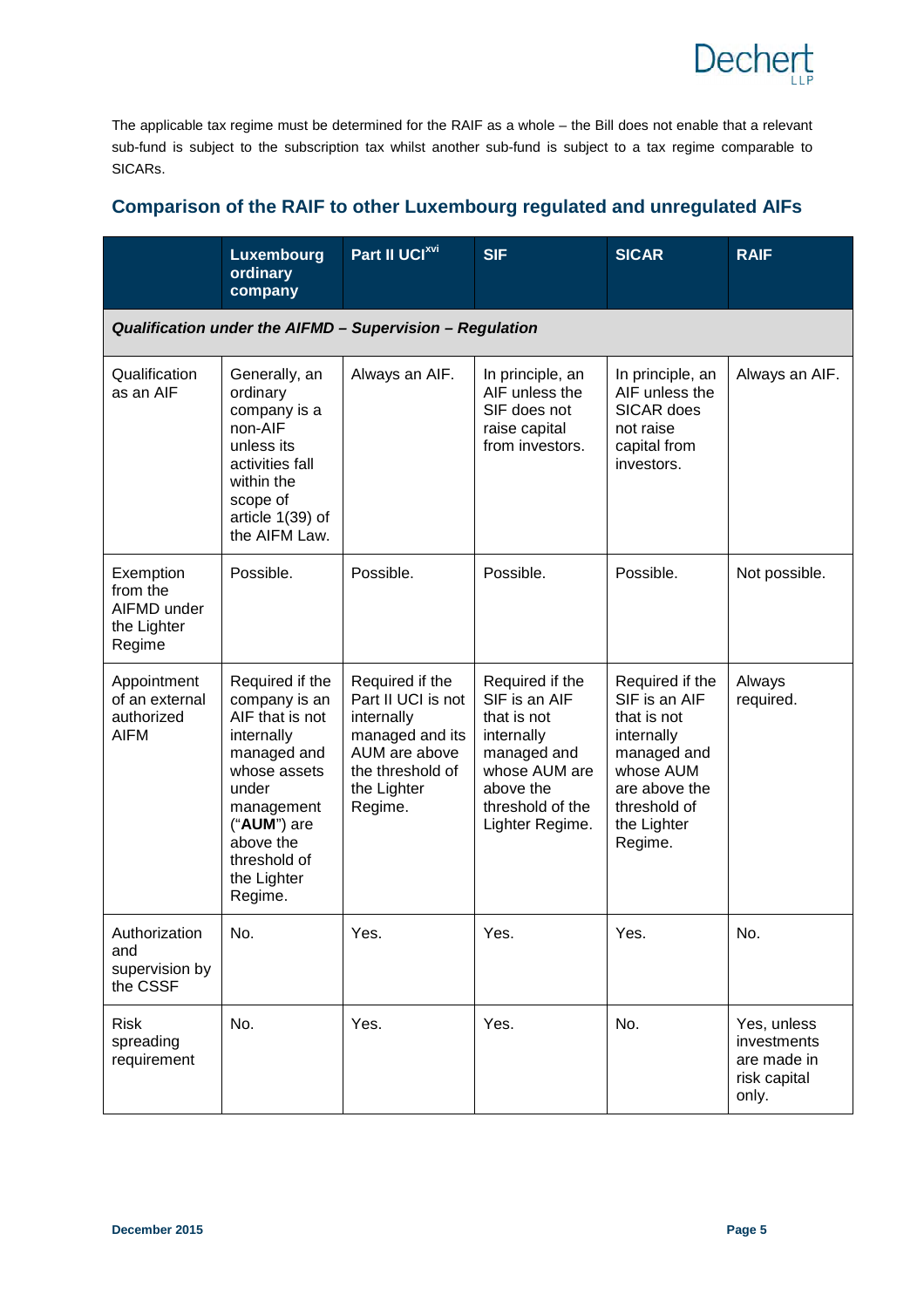# **Dechert**

| Registered Office - Administration - Depositary - Audit |                                                                                                                                                                                                                                                                                                                                                                                                                               |                                                                                                                                                                                                                                                                                                                                                                                                                                                         |                                                                                                                                                                                                                                                                                                                                                                                                                                          |                                                                                                                                                                                                                                                                                                                                                                                                                                                      |                                                                                                                                                                                                              |  |
|---------------------------------------------------------|-------------------------------------------------------------------------------------------------------------------------------------------------------------------------------------------------------------------------------------------------------------------------------------------------------------------------------------------------------------------------------------------------------------------------------|---------------------------------------------------------------------------------------------------------------------------------------------------------------------------------------------------------------------------------------------------------------------------------------------------------------------------------------------------------------------------------------------------------------------------------------------------------|------------------------------------------------------------------------------------------------------------------------------------------------------------------------------------------------------------------------------------------------------------------------------------------------------------------------------------------------------------------------------------------------------------------------------------------|------------------------------------------------------------------------------------------------------------------------------------------------------------------------------------------------------------------------------------------------------------------------------------------------------------------------------------------------------------------------------------------------------------------------------------------------------|--------------------------------------------------------------------------------------------------------------------------------------------------------------------------------------------------------------|--|
| Registered<br>office and<br>administration              | Registered<br>office must be<br>in.<br>Luxembourg;<br>administration<br>is generally in<br>Luxembourg.                                                                                                                                                                                                                                                                                                                        | Registered<br>office and<br>administration<br>must be in<br>Luxembourg;<br>administration<br>can only be<br>delegated to a<br>service<br>provider<br>authorized by<br>the CSSF<br>under the<br>Financial<br>Sector Law.                                                                                                                                                                                                                                 | Registered<br>office and<br>administration<br>must be in<br>Luxembourg;<br>administration<br>can only be<br>delegated to a<br>service<br>provider<br>authorized by<br>the CSSF<br>under the<br>Financial<br>Sector Law.                                                                                                                                                                                                                  | Registered<br>office and<br>administration<br>must be in<br>Luxembourg;<br>administration<br>can only be<br>delegated to a<br>service<br>provider<br>authorized to<br>the provide<br>administration<br>services.                                                                                                                                                                                                                                     | Registered<br>office and<br>administration<br>must be in<br>Luxembourg;<br>administration<br>can only be<br>delegated to a<br>provider<br>authorized by<br>the CSSF<br>under the<br>Financial<br>Sector Law. |  |
| Appointment<br>of a<br>depositary                       | Luxembourg<br>depositary<br>under article<br>19 of the AIFM<br>Law <sup>xvii</sup> is<br>required if the<br>company is an<br>AIF either<br>managed by<br>an external<br>AIFM whose<br>AUM are<br>above the<br>threshold of<br>the Lighter<br>Regime or if<br>the company<br>is an internally<br>managed AIF<br>with AUM<br>above this<br>threshold.<br>Otherwise,<br>there is no<br>obligation to<br>appoint a<br>depositary. | Luxembourg<br>depositary<br>under article 19<br>of the AIFM is<br>required if AUM<br>of the external<br>AIFM are<br>above the<br>threshold of the<br>Lighter Regime<br>or if the AUM of<br>the internally<br>managed Part<br>II UCI are<br>above this<br>threshold.<br>Otherwise a<br>Luxembourg<br>depositary<br>fulfilling the<br>requirements<br>and the<br>obligations<br>under part II of<br>the UCI Law <sup>xviii</sup><br>must be<br>appointed. | Luxembourg<br>depositary<br>under article 19<br>of the AIFM is<br>required if the<br>SIF is an AIF<br>and AUM of the<br>external AIFM<br>are above the<br>threshold of the<br>Lighter Regime<br>or if the AUM of<br>the internally<br>SIF are above<br>this threshold.<br>Otherwise a<br>Luxembourg<br>depositary<br>fulfilling the<br>requirements<br>and the<br>obligations<br>under part I of<br>the SIF Law<br>must be<br>appointed. | Luxembourg<br>depositary<br>under article 19<br>of the AIFM is<br>required if the<br>SICAR is an<br>AIF and AUM<br>of the external<br>AIFM are<br>above the<br>threshold of the<br>Lighter Regime<br>or if the AUM of<br>the internally<br>SICAR are<br>above this<br>threshold.<br>Otherwise a<br>Luxembourg<br>depositary<br>fulfilling the<br>requirements<br>and the<br>obligations<br>under part I of<br>the SICAR Law<br>must be<br>appointed. | Luxembourg<br>depositary<br>under article 19<br>is always<br>required.                                                                                                                                       |  |
| Appointment<br>of an auditor                            | Required,<br>unless the<br>company is<br>not an AIF<br>managed by<br>an AIFM with<br>AUM above<br>the threshold<br>of the Lighter<br>Regime and<br>two of the                                                                                                                                                                                                                                                                 | Required.                                                                                                                                                                                                                                                                                                                                                                                                                                               | Required.                                                                                                                                                                                                                                                                                                                                                                                                                                | Required.                                                                                                                                                                                                                                                                                                                                                                                                                                            | Required.                                                                                                                                                                                                    |  |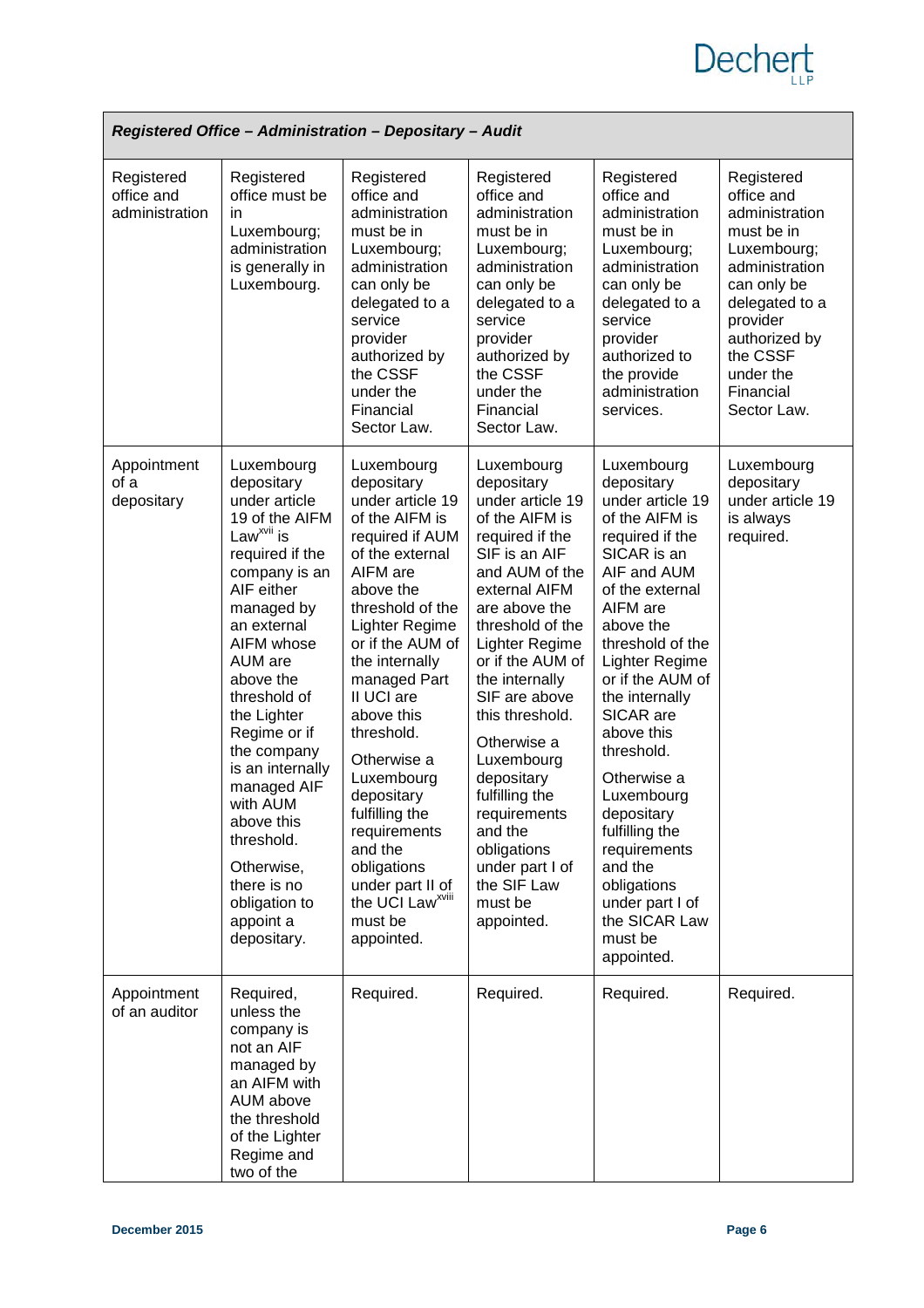

|                                                                 | following three<br>criteria are<br>fulfilled: (i)<br>balance sheet<br>below EUR 4.4<br>million; (ii) net<br>turnover below<br><b>EUR 8.8</b><br>million; and (iii)<br>average<br>number of<br>employees<br>below 50.                                                                                                                                                                                                |      |      |                                                                                                                                                                                   |      |
|-----------------------------------------------------------------|---------------------------------------------------------------------------------------------------------------------------------------------------------------------------------------------------------------------------------------------------------------------------------------------------------------------------------------------------------------------------------------------------------------------|------|------|-----------------------------------------------------------------------------------------------------------------------------------------------------------------------------------|------|
| <b>Structuring Options - Tax</b>                                |                                                                                                                                                                                                                                                                                                                                                                                                                     |      |      |                                                                                                                                                                                   |      |
| Possibility to<br>adopt variable<br>capital<br>structure        | Joint stock<br>companies<br>cannot be<br>structured with<br>variable<br>capital.                                                                                                                                                                                                                                                                                                                                    | Yes. | Yes. | Yes.                                                                                                                                                                              | Yes. |
| Possibility to<br>be structured<br>as a common<br>fund          | No.                                                                                                                                                                                                                                                                                                                                                                                                                 | Yes. | Yes. | No.                                                                                                                                                                               | Yes. |
| Possibility to<br>create sub-<br>funds                          | No.                                                                                                                                                                                                                                                                                                                                                                                                                 | Yes. | Yes. | Yes.                                                                                                                                                                              | Yes. |
| Subject to<br>ordinary tax<br>regime on<br>profit and<br>wealth | Yes, unless<br>the company<br>is an AIF<br>adopting the<br>form of an<br>SCS or SCSp<br>which are tax<br>transparent<br>and<br>considered as<br>not carrying<br>out a business<br>activity under<br>circular LIR<br>$14/4$ of the<br>Luxembourg<br>tax authorities,<br>provided the<br>general<br>partner formed<br>as a joint stock<br>company does<br>not hold more<br>than 5% of the<br>interests of the<br>AIF. | No.  | No.  | In principle, a<br>taxable person<br>whose income<br>and capital<br>gains from<br>securities<br>qualifying as<br>risk capital are<br>exempted.<br>Exempted<br>from wealth<br>tax. | No.  |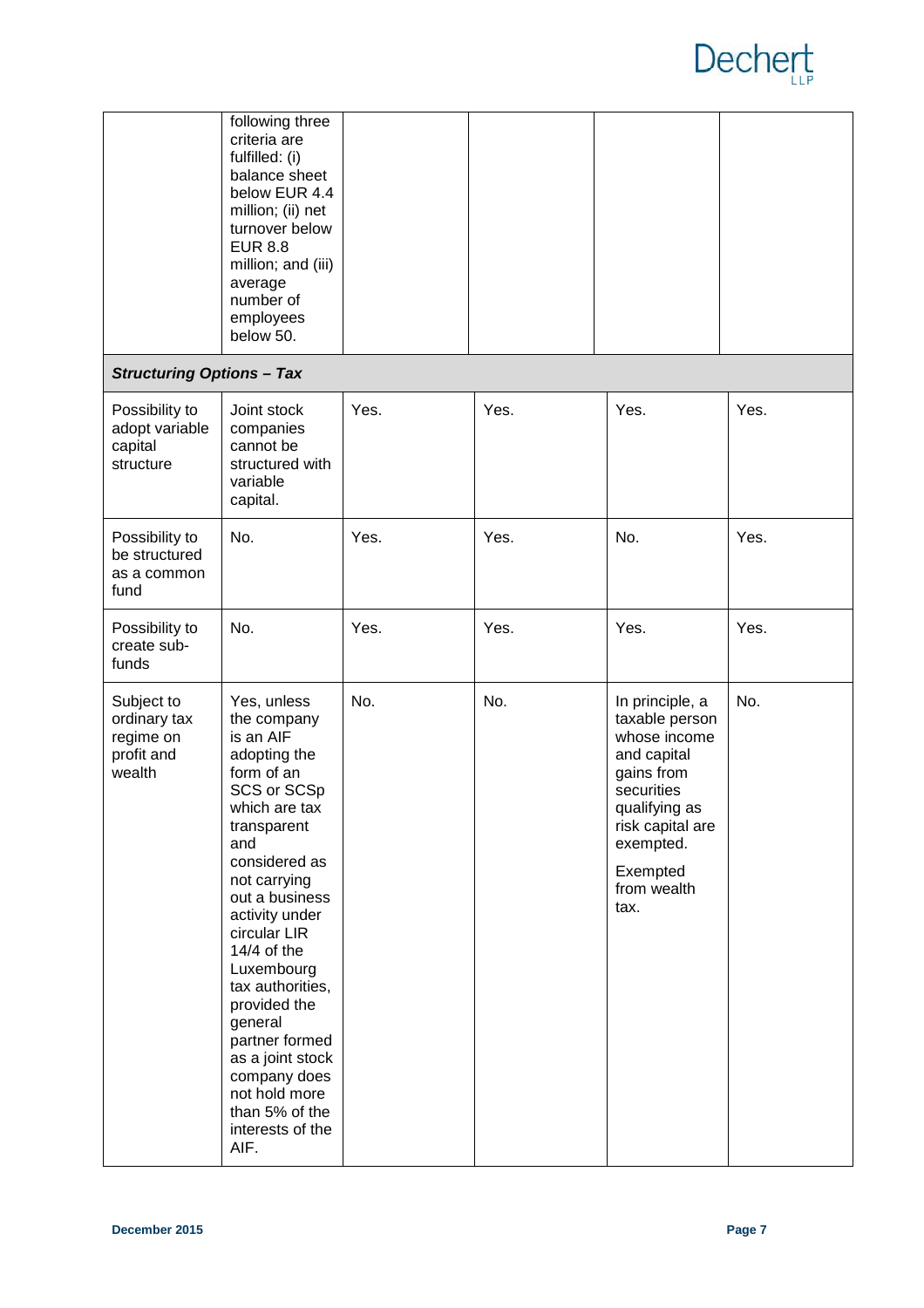# Deche

| Subscription<br>tax | No. | Annual<br>subscription tax<br>of 0.05% on<br>NAV (with<br>possibilities to<br>partially reduce<br>the rate to<br>$0.01\%$ or to be<br>exempted). | Annual<br>subscription tax<br>of 0.01% on<br>NAV (with<br>possibilities to<br>be exempted). | No. | Annual<br>subscription<br>tax of $0.01\%$<br>on NAV (with<br>possibilities to<br>be exempted),<br>unless the AIF<br>is joint stock<br>company<br>exclusively<br>investing in risk<br>capital (in<br>which case,<br>income and<br>capital gains<br>generated from<br>securities<br>qualifying as |
|---------------------|-----|--------------------------------------------------------------------------------------------------------------------------------------------------|---------------------------------------------------------------------------------------------|-----|-------------------------------------------------------------------------------------------------------------------------------------------------------------------------------------------------------------------------------------------------------------------------------------------------|
|                     |     |                                                                                                                                                  |                                                                                             |     | risk capital are<br>exempted).                                                                                                                                                                                                                                                                  |

#### **Conversion of an existing Luxembourg entity into a RAIF**

A SIF or SICAR can be converted into a RAIF in accordance with applicable laws and the provisions governing its constitutive documents. The conversion is subject to the prior approval of the CSSF with respect to the amendments of the entity's constitutive documents.

A non-regulated Luxembourg entity can also be converted into a RAIF. In addition to applicable laws and the provisions governing the constitutive documents of the relevant entity, the Bill imposes that the conversion is approved with a majority of at least two third of the shareholders/partners of the relevant entity. The Bill does not require a minimum quorum for the conversion.

#### **Next steps**

The Bill will now be under review by the Parliament. The Luxembourg State Council (*Conseil d'Etat*) and the Chamber of Commerce (*Chambre de Commerce*) are requested to provide their comments. It is generally expected that the Bill will be adopted by the Parliament in the course of the second quarter of 2016.

<sup>&</sup>lt;sup>i</sup> Directive 2001/61/EU on Alternative Investment Fund Managers.

ii Law of 13 February 2007 on SIFs, as amended.

iii Law of 15 June 2004 on SICARs, as amended.

<sup>&</sup>lt;sup>iv</sup> AIFs are collective investment undertakings, including any sub-funds thereof, that: (a) raise capital from a number of investors, with a view to investment in accordance with a defined investment policy for the benefit of those investors; and (b) do not require authorization pursuant to article 5 of Directive 2009/65/EC on undertakings for collective investment funds in transferable securities.

v SIFs or SICARs who do not raise any capital from investors do not fall within the scope of the definition of an AIF under article 1(39) of the law of 12 July 2013 on alternative investment fund managers ("**AIFM Law**"). Illustrations of such SIFs or SICARs are entities whose access is limited to a predefined group of investors or which have only one investor within the meaning of the final report on guidelines on key concept of the AIFMD 2013/600 of ESMA.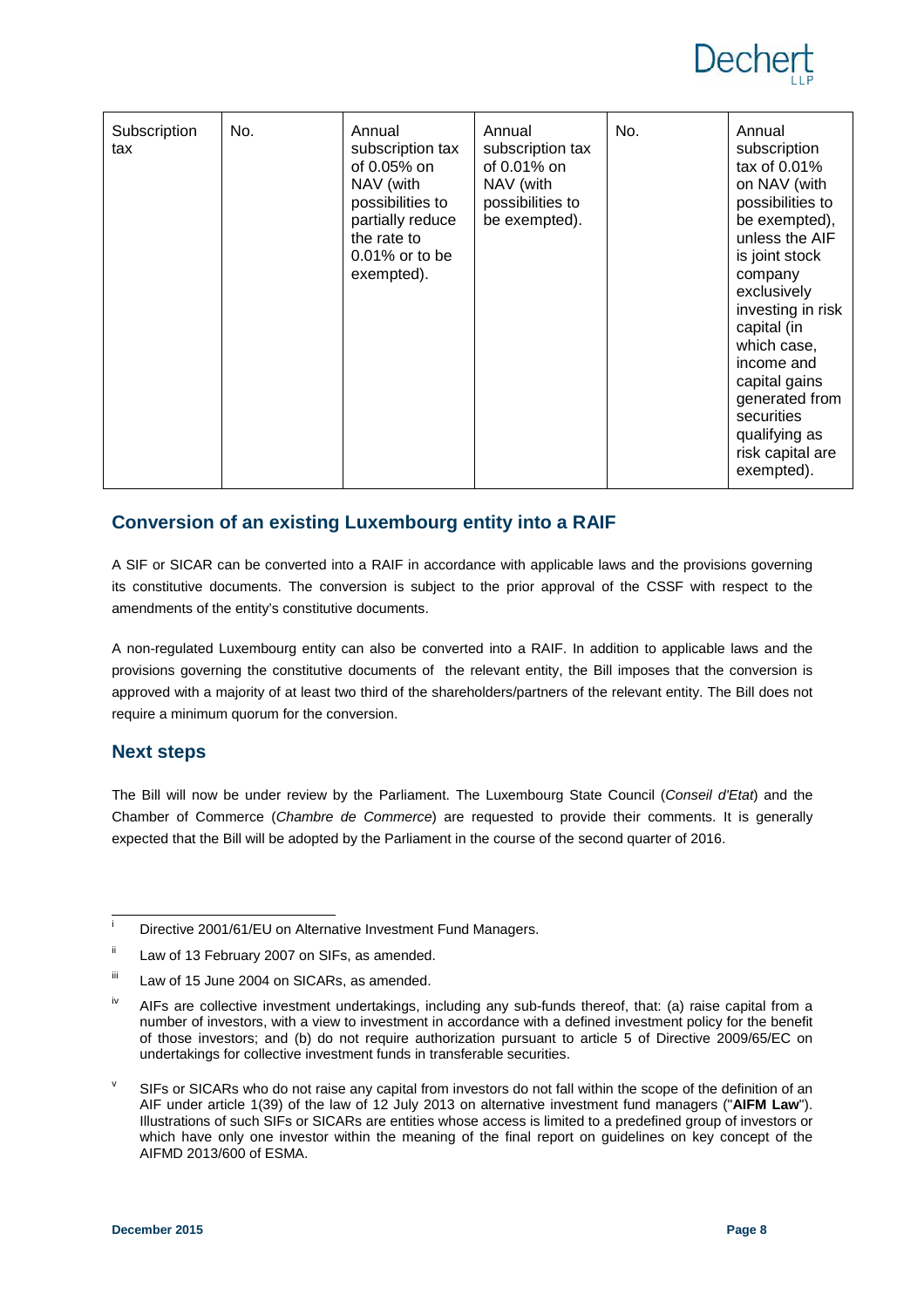

- <span id="page-8-5"></span> $\overline{v}$  The sub-threshold exemption applies to AIFMs managing assets below EUR 100 million, or below EUR 500 million provided no redemption rights are granted to investors during a minimum period of five years after the first investment was made and no leverage is undertaken. AIFMs qualifying for this exemption must only register with their home supervisory authority for the purpose of reporting.
- <span id="page-8-6"></span>vii CSSF circular 07/309 on risk spreading.
- <span id="page-8-7"></span>viii CSSF 06/241 on the concept of risk capital.
- <span id="page-8-8"></span><sup>ix</sup> Professionals performing lending operations under article 28-4 of the Financial Sector Law are professionals engaging in the business of granting loans to the public for their own account. These professionals shall be authorized by the Minister of Finance.
- <span id="page-8-9"></span>x Article 66(3) of the AIFMD.
- <span id="page-8-10"></span> $x_i$  Article 29-2 of the Financial Sector Law.
- <span id="page-8-11"></span><sup>xii</sup> Article 25 of the Financial Sector Law.
- <span id="page-8-12"></span> $x$ iii The management company is authorized as an AIFM under article 125(2) of the UCI Law.
- <span id="page-8-13"></span> $x<sup>ix</sup>$  The management company which is not an AIFM is subject to article 125(1) of the UCI Law.
- <span id="page-8-14"></span>xv Professional Investor as defined under Directive 2015/65/EU on markets for financial instruments.
- <span id="page-8-15"></span><sup>xvi</sup> A Part II UCI is an undertaking for collective investment under part II of the law of 17 December 2010 on undertakings for collective investment, as amended. Units of a Part II UCI can be distributed to retail investors in Luxembourg and abroad, provided local rules on marketing permit the distribution to retail investors.
- <span id="page-8-16"></span>The depositary under article 19 of the AIFM Law must fulfills the requirements and the obligations set under the AIFMD.
- <span id="page-8-17"></span>Luxembourg law of 17 December 2010 on undertakings for collective investment, as amended.

<span id="page-8-4"></span><span id="page-8-3"></span><span id="page-8-2"></span><span id="page-8-1"></span><span id="page-8-0"></span>© 2015 Dechert LLP. All rights reserved. This publication should not be considered as legal opinions on specific facts or as a substitute for legal counsel. It is provided by Dechert LLP as a general informational service and may be considered attorney advertising in some jurisdictions. Prior results do not guarantee a similar outcome. We can be reached at the following postal addresses: in the US: 1095 Avenue of the Americas, New York, NY 10036-6797 (+1 212 698 3500); in Hong Kong: 27/F Henley Building, 5 Queen's Road Central, Hong Kong (+852 3518 4700); and in the UK: 160 Queen Victoria Street, London EC4V 4QQ (+44 20 7184 7000). Dechert internationally is a combination of separate limited liability partnerships and other entities registered in different jurisdictions. Dechert has more than 900 qualified lawyers and 700 staff members in its offices in Belgium, China, France, Germany, Georgia, Hong Kong, Ireland, Kazakhstan, Luxembourg, Russia, Singapore, the United Arab Emirates, the UK and the US. Further details of these partnerships and entities can be found at dechert.com on our Legal Notices page.